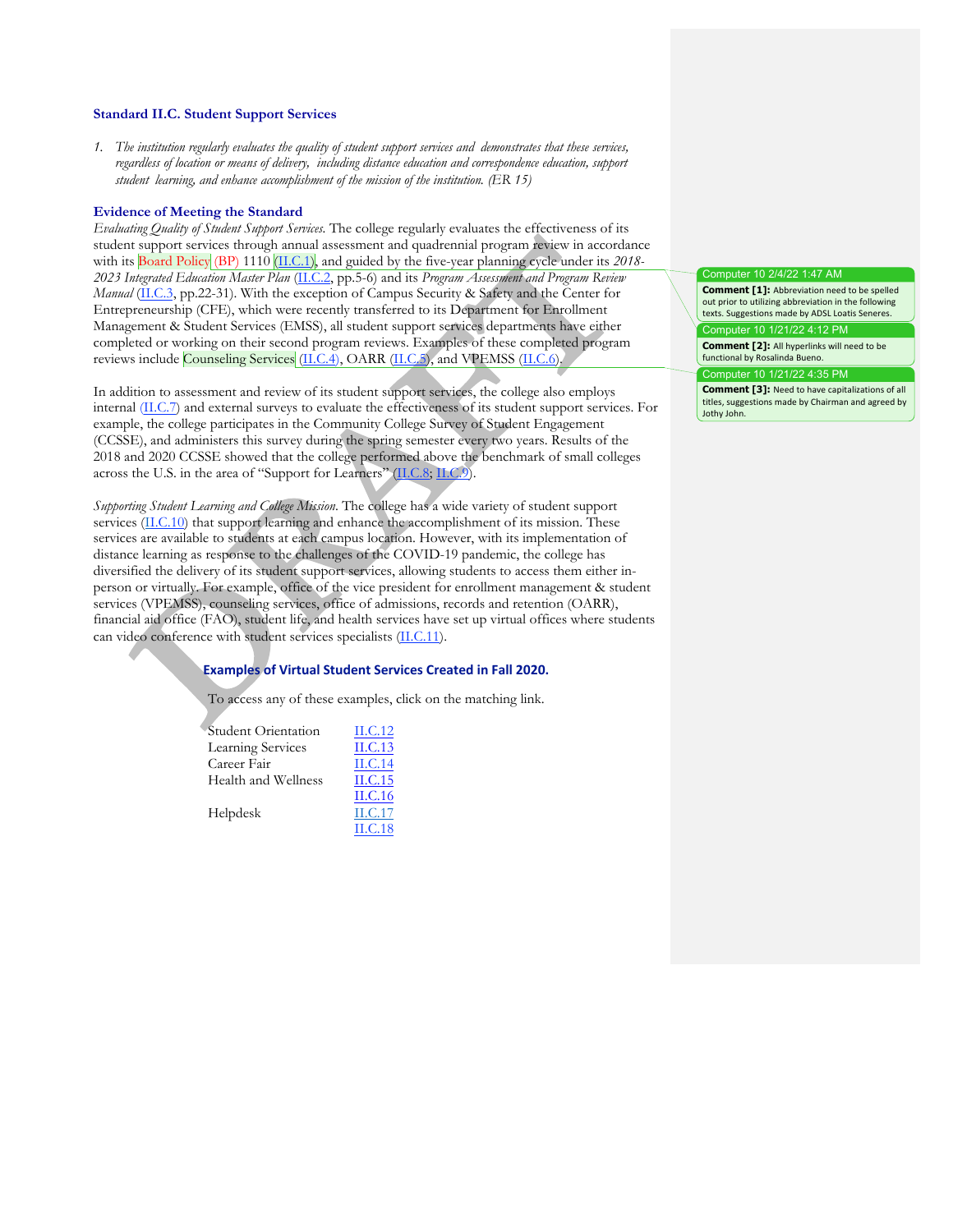#### **Analysis and Evaluation**

The college has a well-established process for evaluating the effectiveness of its student support services in promoting student learning and enhancing the accomplishment of its mission. This comprehensive and continual assessment process is required by the college's BP 1110, and is part of the five-year planning cycle under its 2018-2023 *Integrated Educational Master Plan*.

Program assessment and review of student support services at the college have been ongoing and systematic, and are guided by its *Program Assessment and Program Review Procedures Manual*. These ongoing and systematic efforts have resulted in improvement and enhancement of the college's student support services crucial to supporting student learning and enhancing the accomplishment of its mission.

The college believes that it meets this Standard.

*2. The institution identifies and assesses learning support outcomes for its student population and provides appropriate student support services and programs to achieve those outcomes. The institution uses assessment data to continuously improve student support programs and services.*

#### **Evidence of Meeting the Standard**

*Assessing Learning Support Outcomes.* The college adopted on March 21, 2019, BP 1110 (II.C.1), which requires all departments and units to conduct comprehensive and continual assessments to ensure continuous improvement of programs and services. The policy also provides that the assessment of student learning outcomes will be the focus of all assessment activities at the college.

The college has operational and learning support outcomes for its student support services. These outcomes are linked to its Institutional Learning Outcomes (ISLOs) and ACCJC's competencies as described in the EMSS *Annual Assessment Report* (II.C.19). Through annual assessments, the college evaluates the effectiveness of its student support services in achieving those operational and learning support outcomes. Results of these assessments are then used to guide continuous quality improvement of its student support services that includes allocation and reallocation of resources, streamlining and improving processes to increase efficiency, and others.

2019-2020 VPEMSS annual assessment identified the need for an early alert system allowing a more proactive approach to student success, persistence and retention. Note page 2 of the assessment. (II.C.20). As such, in fall 2019 the college started using Dropout Detective™ through which instructors and counselors are alerted to early manifestations of poor academic performance or academic disengagement. Dropout Detective™ tracks student performance via Schoology, and identifies students that require interventions by either the instructors or counselors. Results of other assessments guided enhancement and improvement of programs and services that include, among others, the college's summer transition for first-time-in-college students, embedded tutoring, continual upgrades to the college's student information system (SIS) to support changes in the delivery of programs and services, and others. Prior year's assessment results guide the development of objectives and strategies for the subsequent year, which are then used to inform annual budget development. For example, FY 2021 budget of the college's OARR (II.C.21).

The college also utilizes internal (II.C.7) and external surveys (II.C.8; II.C.9) to evaluate the effectiveness of its student support services, and to ensure that appropriate services are provided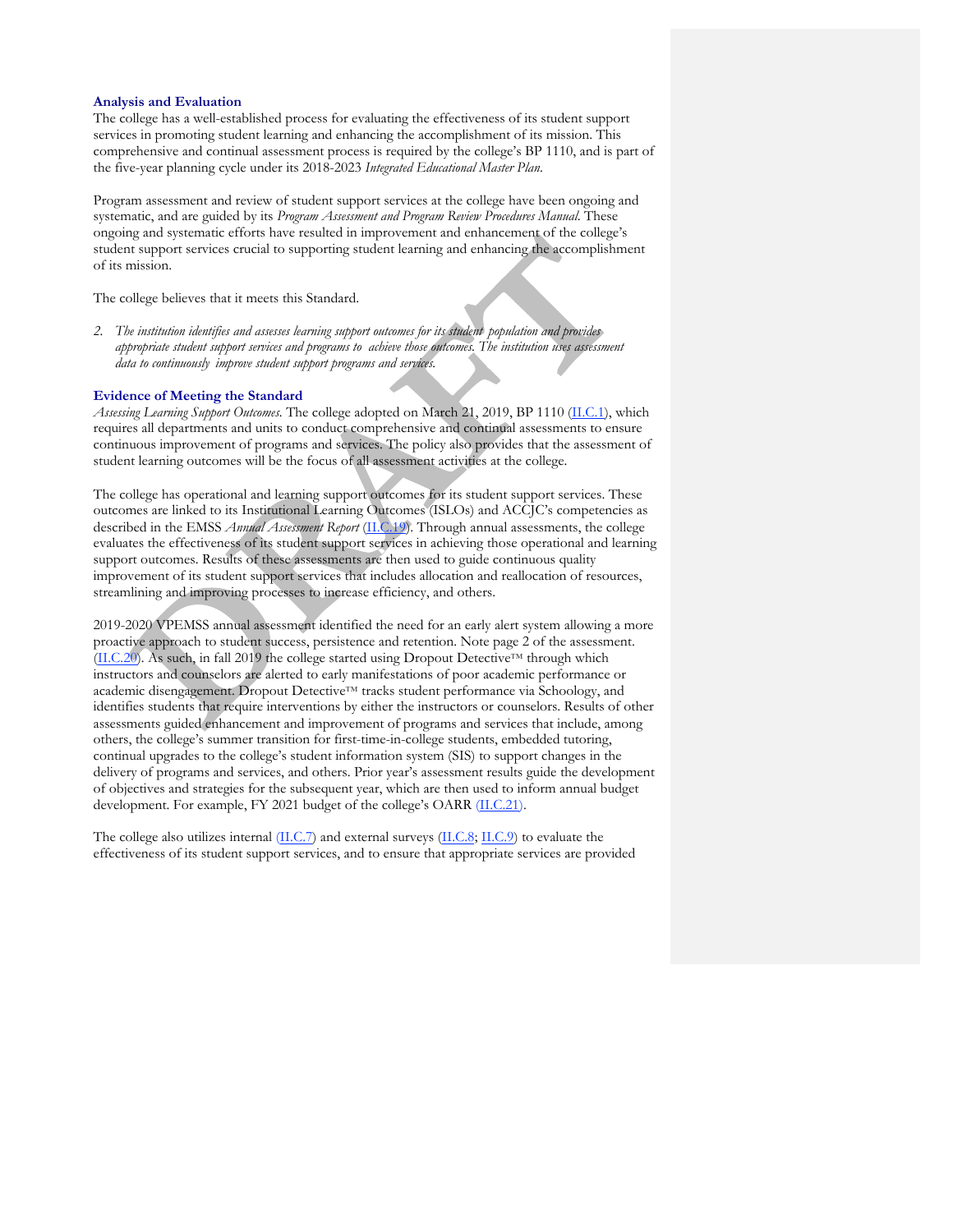crucial to achieving established outcomes. For example, the college received a weighted score of 67.7 for the "Support for Learner" benchmark in the 2020 CCSSE, which is higher by 15.7 and 17.7, when compared to weighted scores received by other small colleges and the 2020 CCSSE cohort (II.C.9). This score shows the positive perceptions of students about the college in terms of providing them with support essential to learning. During fall 2020, the college administered the Survey of Entering Student Engagement (SENSE), as a complementary piece to the CCSSE, with a more narrowed focus on early student experiences (II.C.22, p.9).

#### **Analysis and Evaluation**

In accordance with its BP 1110 the college has operational and learning support outcomes for its student support services, and provides appropriate support services to ensure that to achieve those outcomes.

Through annual assessments, quadrennial program reviews, internal and external surveys, the college evaluates the progress and effectiveness of its student support services in achieving those operational and learning support outcomes, including reliability and responsiveness in supporting students. The college also uses results of these assessments to inform annual budget development, and to guide enhancement and improvement of programs and services.

The college believes that it meets this Standard.

*3. The institution assures equitable access to all of its students by providing appropriate, comprehensive, and reliable services to students regardless of service location or delivery method. (ER 15)*

## **Evidence of Meeting the Standard**

*Equitable Access to Services.* The college strives to ensure that all students have equitable access to its wide variety of student support services that are available at each campus location (II.C.10). The college also ensures that all students are continually informed of these available student support services through orientation sessions (II.C.12), student handbooks and guides (II.C.22), policies and procedures (II.C.23), web-information (II.C.24; II.C.25)on the college's website, and others. As discussed in II.C.1 and II.C.2, the college continually evaluates the effectiveness, reliability and responsiveness of its student support services in supporting student needs, and uses results of those assessments to guide enhancement to its student support services.

To address the equity and access gaps among students as exacerbated by the COVID-19 pandemic and with its implementation of distance learning, the college took the following steps:

- Expanded the delivery of its student support services allowing students to access them either in-person or virtually.
- As discussed in II.C.1, the office of the Vice President for Enrollment Management & Student Services (VPEMSS), counseling services, office of admissions, records and retention (OARR), financial aid office (FAO), student life, and health services have set up virtual offices where students can video conference with student services specialists (II.C.11).
- Deployed helpdesk services for students, faculty and staff (II.C.17; II.C.18).
- Made counseling and tutoring services available both in-person and virtually (II.C.26)
- Introduced upgrades to its Student Information System (SIS).

Computer 10 1/21/22 3:48 PM **Comment [4]:** Needed to capitalize the first letters of each word.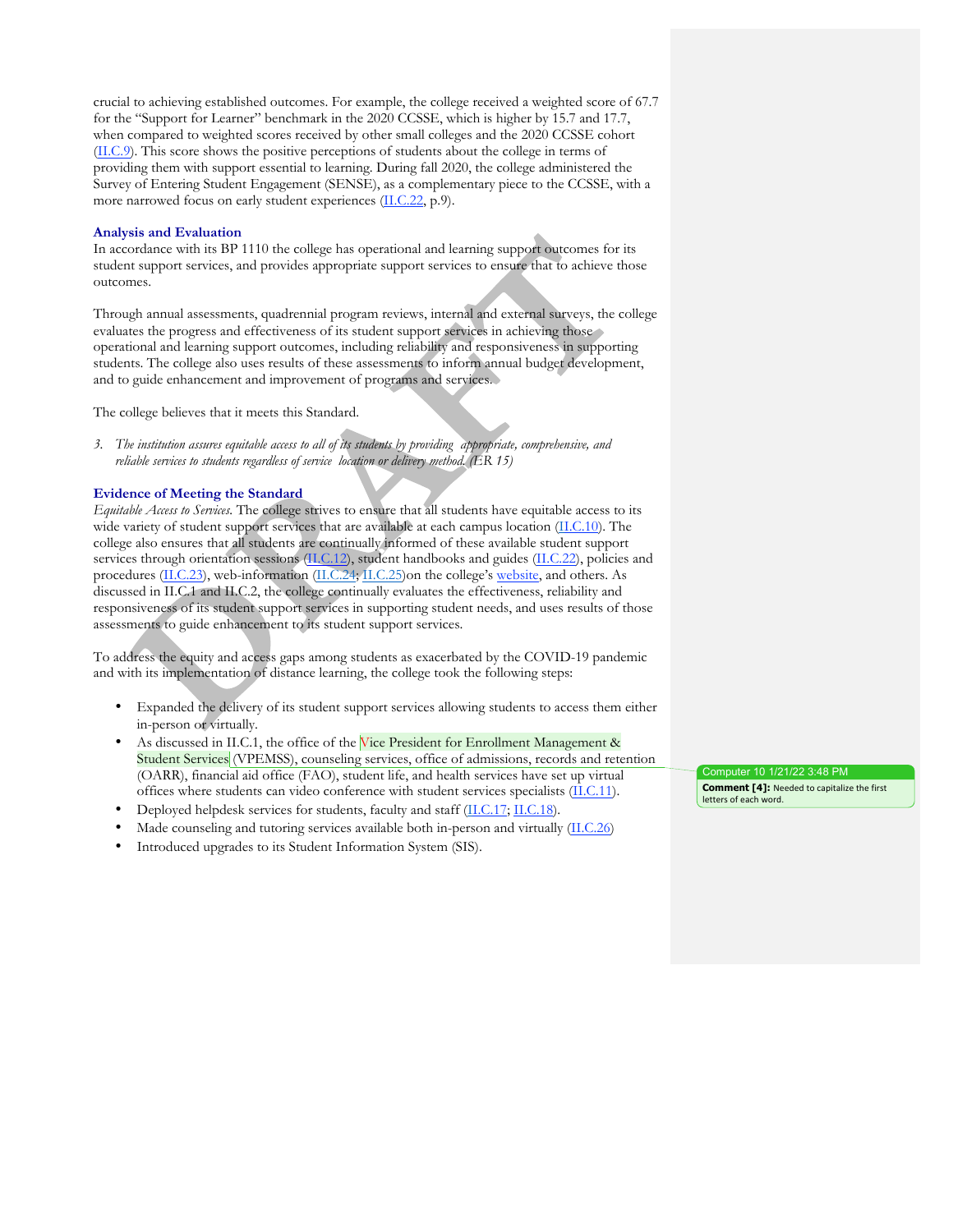• Redesigned its in-person support services and resources allowing virtual delivery and access (II.C.10).

*Appropriate, Comprehensive, Reliable Services.* All students have *myShark*, a portal where they are able to access their educational records including degree completion progress report, web-based tools and other resources to support their learning. The college continues to ensure that students at all campuses have access to primary and preventive health services, including emergency care, basic first aid care, clinical treatment for illnesses, health screenings, family planning, and referrals for needed services. (II.C.27). Counseling and tutoring services are also available at all campuses to provide students guidance, personal and academic counseling, career guidance, transfer and scholarship information, tutoring services, and workshops (II.C.28).

#### **Analysis and Evaluation**

The college continues to ensure that all students have equitable access to its wide variety of student support services and resources that are available at each campus location either in-person or virtual. Employing a variety of means and measures, the college consistently assesses the effectiveness, reliability and responsiveness of its student support services in supporting student needs and enhancing educational quality.

The college believes that it meets this Standard.

*4. Co-curricular programs and athletics programs are suited to the institution's mission and contribute to the social and cultural dimensions of the educational experience of its students. If the institution offers cocurricular or athletic programs, they are conducted with sound educational policy and standards of integrity. The institution has responsibility for the control of these programs, including their finances.*

#### **Evidence of Meeting the Standard**

*Mission-Driven Co-curricular Programs.* To enhance the learning experience of students, the college provides a wide variety of co- and extra-curricular activities (II.C.29) through its student support services. These activities are organized and coordinated in collaboration with instructional affairs and other administrative units, including external government and private agencies or programs. Topics range from study and note-taking skills, test-taking tips, time management, resume writing and job interview to career fair. The college also hosts college also hosts forum lectures and other similar activities covering a variety of topics. Examples include forum lectures on:

- Financial Literacy 101 by Mary Simmering of the Bank of Guam-Pohnpei held last September 22, 2017;
- Opioid Awareness by Shellany Saimon of the Pohnpei State Mental Health held last October 9, 2019;
- What is nCov or Coronavirus? by Dr. Paul Dacanay, MD, of the college's public health and nursing programs held last April 30, 2018;
- Into the Deep virtual lecture forum by Nicole Yamase, the third woman and the first Pacific Islander in history to reach ocean's deepest point held on April 29, 2021, and many others.

While the college does not have athletic programs, it organizes intramural and recreational sports activities as a constituent of the out-of-classroom experience for the students. These activities include individual, dual and team recreational sports for men and women, such as basketball,

Computer 10 1/21/22 4:37 PM **Comment [5]:** This was not italicized in the original draft thus the committee italicized it, suggestions made by Tendy Liwy.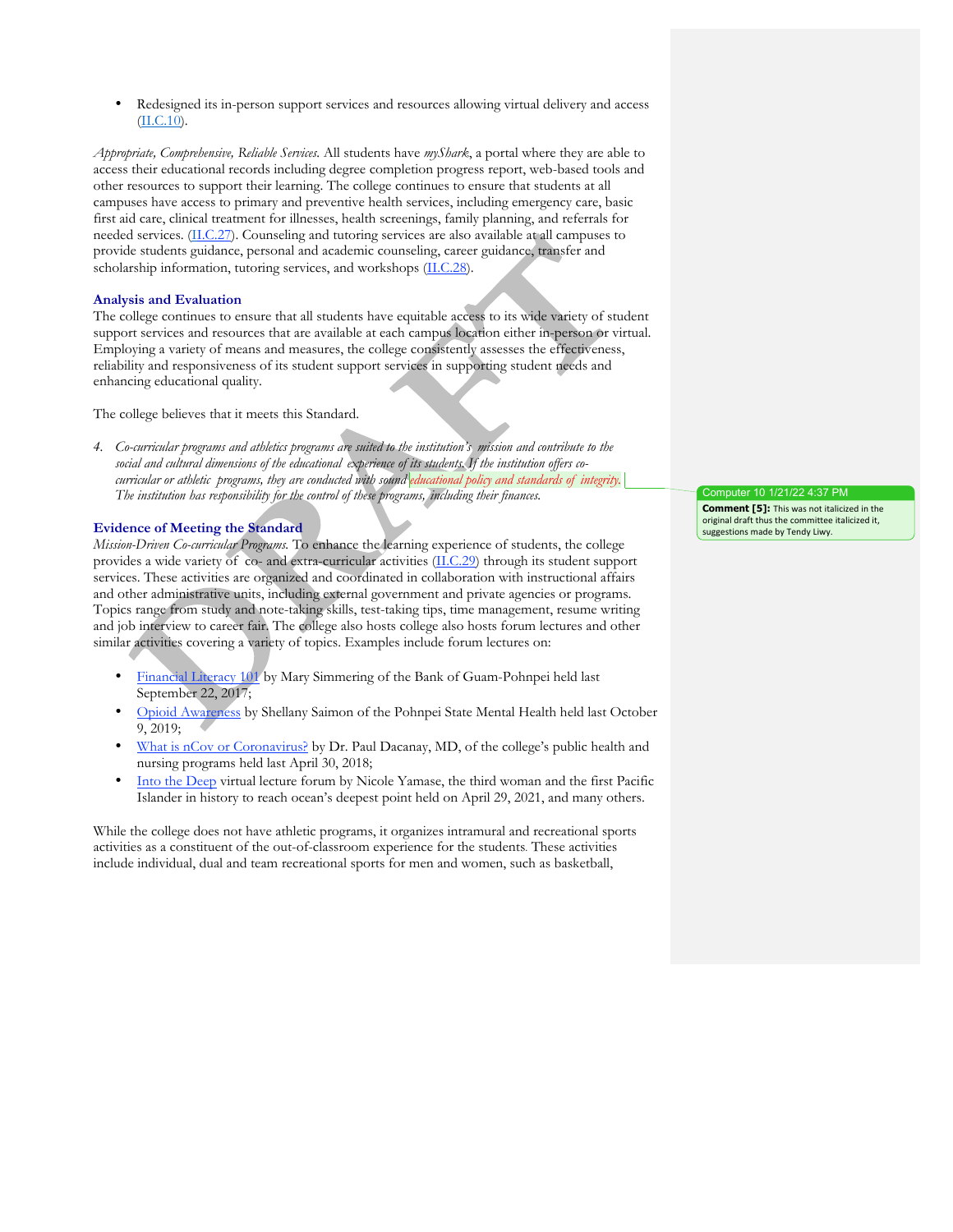volleyball, softball, soccer, table tennis, and others. The college also provides opportunities for students to engage in coaching and officiating clinics, and participate in sports and other athletic competitions at multiple levels (state, national, invitational, and regional).

The college's health services organize and health events, educational and outreach activities throughout the year. These activities enhance student learning, and provide opportunities that promote social interactions and foster a greater awareness of individual civic responsibility. They include Word Diabetes Day, World Aids Day, National Campus Annual Health Fair, and others. Health services also facilitate presentations on various health issues and problems.

#### **Analysis and Evaluation**

The college provides activities that supplement what students learn in the classroom. The co- and extra-curricular activities which include workshops and trainings, forum lectures, health events, intramural and recreational sports competitions, and recreational activities, and others.

The college believes that it meets the Standard.

*5. The institution provides counseling and/or academic advising programs to support student development and success and prepares faculty and other personnel responsible for the advising function. Counseling and advising programs orient students to ensure they understand the requirements related to their programs of study and receive timely, useful, and accurate information about relevant academic requirements, including graduation and transfer policies.*

#### **Evidence of Meeting the Standard**

*Counseling and Advising Services*. Counseling and tutoring services are available at all campuses either inperson or virtual. Except for Kosrae Campus where Counseling is a function of the Student Services Coordinators, counseling services are provided by three Counselors at the National Campus, two counselors at the Career and Technical Education Center (CTEC), and a Counselor each at Chuuk and Yap Campus, and the FSM Fisheries and Maritime Institute (FSM FMI).

The College's Counseling Services strive to encourage, support, and assist students in their pursuit of higher education by providing Counseling and Tutoring services to deal with personal, interpersonal, professional, and academic issues. The services assist students to focus on their academic studies by providing access to individualized tutoring, personal, career, and academic counseling, along with a variety of educational workshops and others (II.C.28; II.C.29).

Counselors assist in organizing orientation sessions to provide students useful and accurate information about relevant academic requirements and help them understand the requirements related to their program of study. They also continue to collaborate with faculty in providing timely support to students through the Dropout Detective™ via Schoology and referrals to tutoring services.

The College Academic Advising service is primarily a responsibility of its Department for Instructional Affairs. The objectives of the college's academic advising are:

a) to ensure that students are aware of their program requirements; and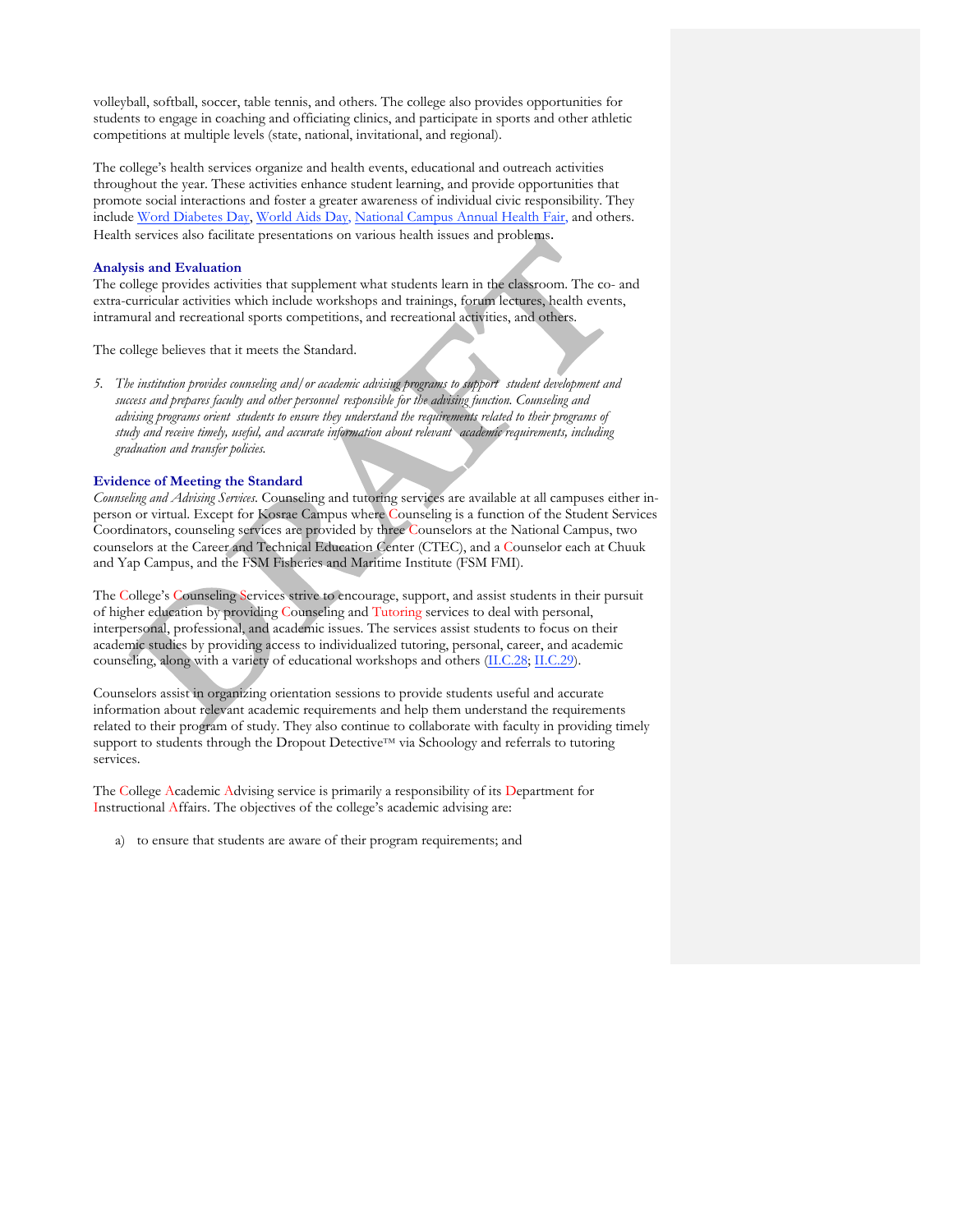b) with the help of their academic advisors, follow the sequence of courses for their program to ensure timely graduation.

The Dean of Academic Programs or the Instructional Coordinators at the State Campuses assign students to academic advisors. Although academic advising is carried out by the faculty, at Yap campus, student support services staff are also assigned as academic advisors. To continually prepare and support instructors in their roles as academic advisors, the college organizes faculty workshops and/or meetings at the beginning of every semester. For example, August 12, 2021, faculty workshop at the National Campus (II.C.30).

As an essential advising tool or resource, academic advisors are provided access to their advisee's directory information, registration and schedule, mid-term grade report, degree completion progress report, and academic history in the SIS. The college's *General Catalog* (II.C.31), *Faculty Handbook* (II.C.32), and *Advising Handbook* (II.C.33) are available for advisors to use as guides for their advising functions. Additionally, student support services at the college continue to facilitate trainings for advisors on how to use *myShark*, relevant processes and procedures, Federal Student Aid (FSA), and others.

The college ensures that students have access to useful and accurate information about academic requirements including transfer policies, graduation requirements, and financial aid through its *General Catalog* (II.C.31), other relevant publications (II.C.22).

#### **Analysis and Evaluation**

The College provides Counseling and Advising Services to students that are available at all campuses. The college also ensures that students are provided useful and accurate information about academic requirements including transfer policies, graduation requirements, and Financial Aid through its *General Catalog*, other relevant publications, and facilitates orientations to help students understand them.

The college believes it meets the Standard

6. The institution has adopted and adheres to admission policies consistent with its mission that specify the *qualifications of students appropriate for its programs. The institution defines and advises students on clear pathways to complete degrees, certificate and transfer goals. (ER 16)*

## **Evidence of Meeting the Standard**

*Admission Policies.* The College has admission policies and procedures (BP 4000-4210) that have been adopted, approved and established by the Board of Regents (II.C.34). Administered by the President of the college through the Office of Admissions, Records, and Retention (OARR), these policies and procedures are published on the college's webpage and *General Catalog* (II.C.31), *Student Handbook*, and *Student Guide* (II.C.22) issued to new students, and other online and print publications, such as brochures issued to prospective students and the community.

The college considers its policies and procedures as living (or dynamic) documents that should grow and adapt with the organization, and that while core elements of a policy may stay the same, the procedures should change with the organization. As such, OARR collaborates with the Recruitment, Admissions and Retention Committee (RARC) to ensure that these admission policies and procedures are continually reviewed in accordance with BP 2001 and BP 2200 (II.C.34).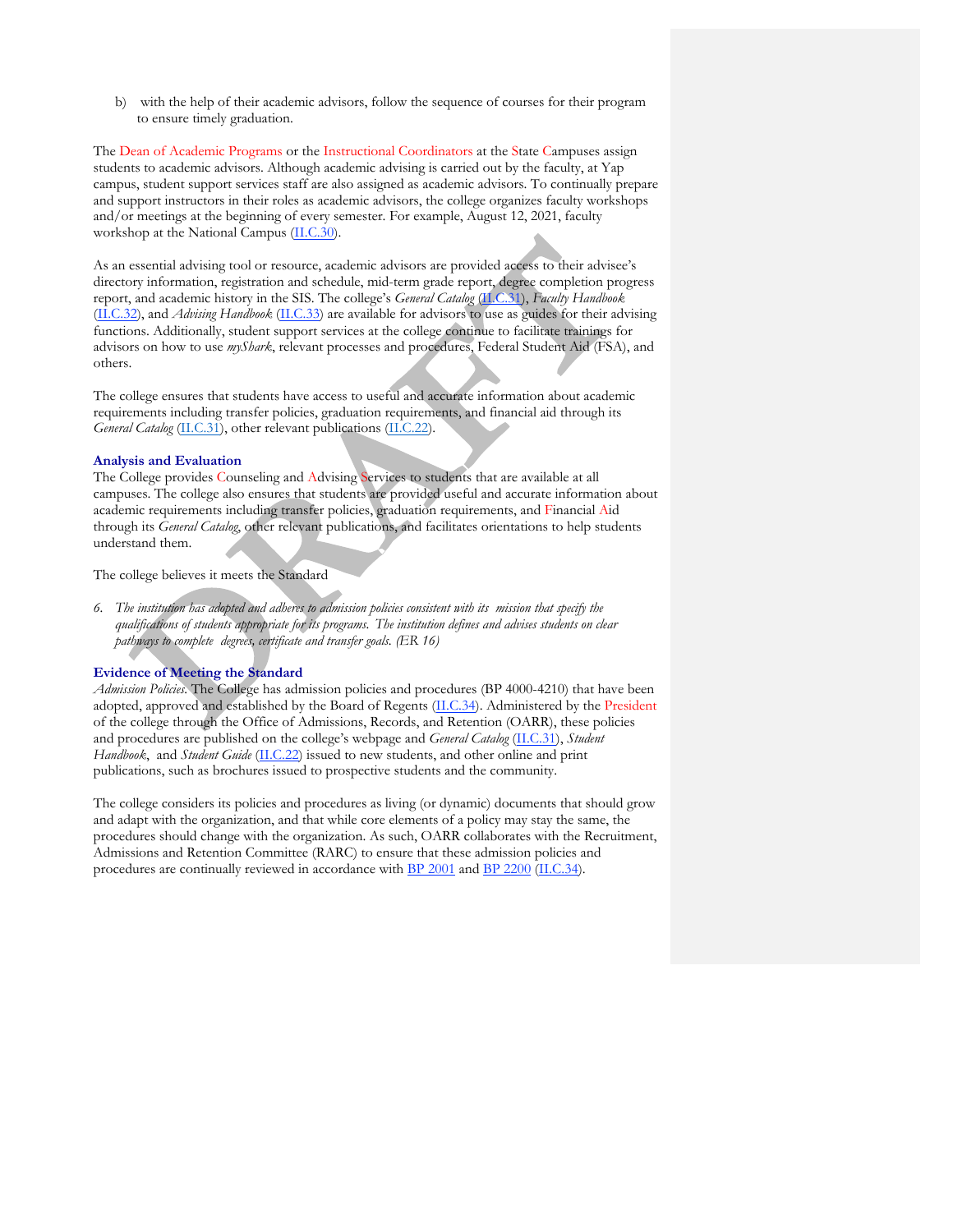*Pathways to Complete Degrees.* The college's general admission requirements and procedures are likewise published in multiple formats and/or media to ensure transparency and awareness with the college community, more so, the external community (II.C.31, pp.26-30; II.C.34). Additionally, the college's *General Catalog* provides a sequential list of courses for each program that are regularly used by every student and advisors to select courses and chart academic pathways to complete degrees and certificates (II.C.31, pp.35-87).



The college has also established BP 4208 for admitting transfer students and accepting transfer credits.

During orientation, OARR in collaboration with the college's instructional affairs, counseling services and other student support services provides orientation sessions to incoming first-time-incollege, transfer, and returning students on the registration process, academic standards and regulations, program requirements, and others (II.C.12). These sessions are aimed at providing students clear understanding of requirements, relevant policies and procedures; as such, they are able to achieve their goals while upholding college's policies.

Each student is assigned to an academic advisor and is given access to *myShark*, a portal where students are able to access their educational records including degree completion progress report. The college's counseling services provide information and materials to students for career educational planning, transfer and scholarship information, and others.

## **Analysis and Evaluation**

The college has established policies and procedures related to admitting students that are consistent with its mission that are continually reviewed by relevant governance committee. Students are given appropriate assistance to ensure clear pathways to complete their degrees and certificates.

The college believes that it meets this Standard.

*7. The institution regularly evaluates admissions and placement instruments and practices to validate their effectiveness while minimizing biases.*

## **Evidence of Meeting the Standard**

*Evaluating Admissions and Placement Instruments*. The college uses the College of Micronesia-FSM Entrance Test (COMET) to assist in making decisions about admitting students to the college, and to gather some information about how well prepared and "college-ready" prospective students are in English writing and reading, and in mathematics (II.C.36). The college also uses the COMET to place students who are admitted into an appropriate academic degree, developmental educational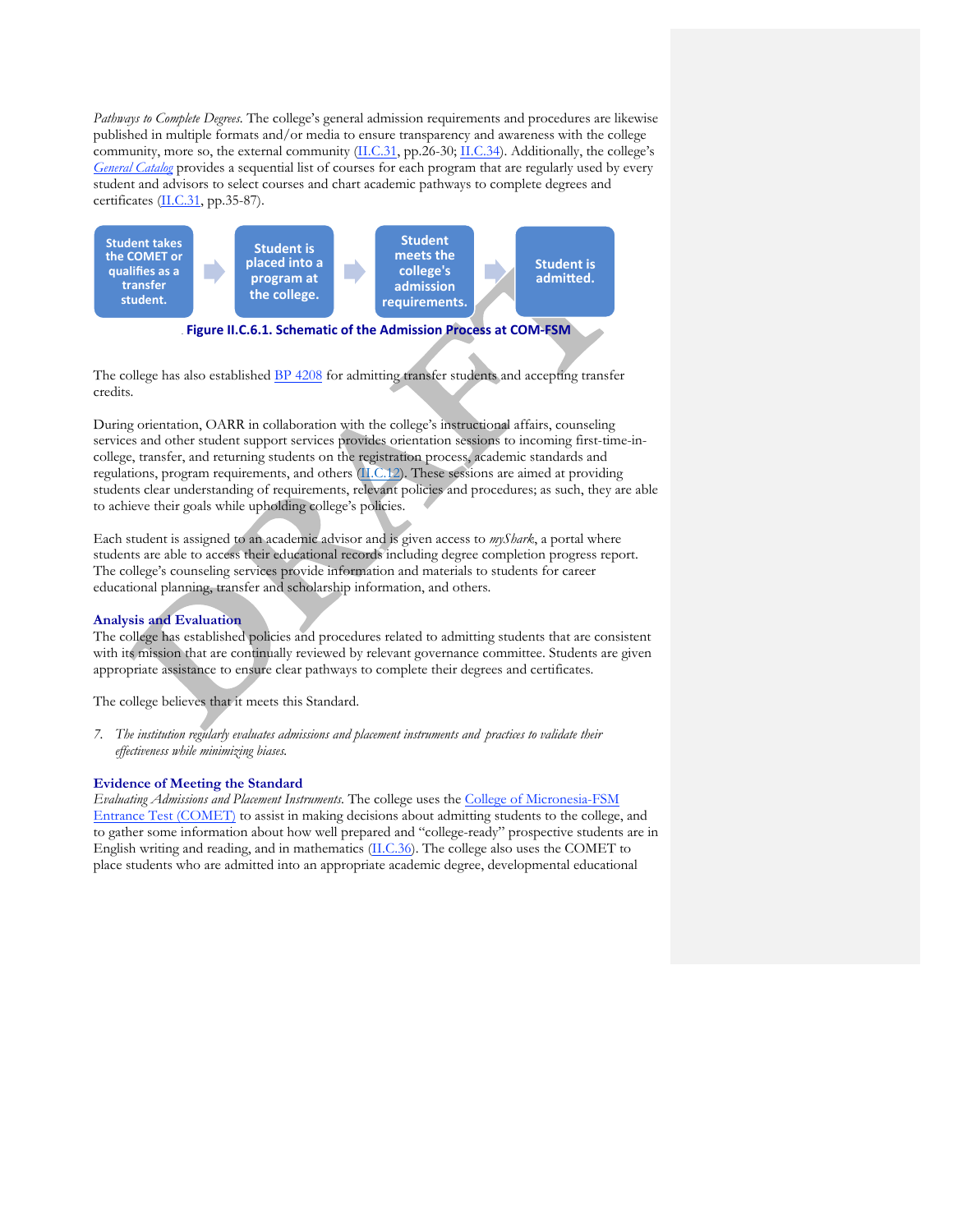courses, and vocational and technical certificate programs at the college. However, the college may also use other US nationally standardized tests as alternative to the COMET.

*Validating Results*. The COMET was designed as an entrance test for the college's internal use. Specifically, it is used to determine if a student has the potential to be successful at the college level. Neither was it designed to be used as a measure of performance nor to be compared to US nationally standardized tests, such as SAT, ACT, and others. The college's Recruitment, Admissions, and Retention Committee (RARC) continually reviews the COMET and validates its results (II.C.37; II.C.38; II.C.39).



Figure II.C.7.1. Evolution of COM-FSM Entrance Test (COMET)

In June 2021, the Regional Educational Laboratory Pacific at McREL International published its study in collaboration with COM-FSM entitled *Using High School Data to Explore Early College Success on Pohnpei, Federated States of Micronesia* (II.C.40). The study examined the early college success of students who graduated from public high schools on Pohnpei in the Federated States of Micronesia and enrolled at COM-FSM between 2016 and 2018. Findings in this study relating to the COMET include:

- High school grade point average was positively associated with receiving a high enough result on the COMET to be considered for direct admission to a degree program;
- Enrollment in the high school academic coursework track was positively associated with receiving a high enough result on the COMET to be considered for direct admission to a degree program; and
- High school grade point average was positively associated with COM-FSM students' placement in credit-bearing courses in all three subjects (*English writing, English reading, and math*).

The results of the COMET are also presented to the college's Recruitment, Admissions, and Retention Committee (RARC) for review, consideration and recommendations.



Figure II.C.7.2. Review, Endorsement, and Approval of the COMET Results.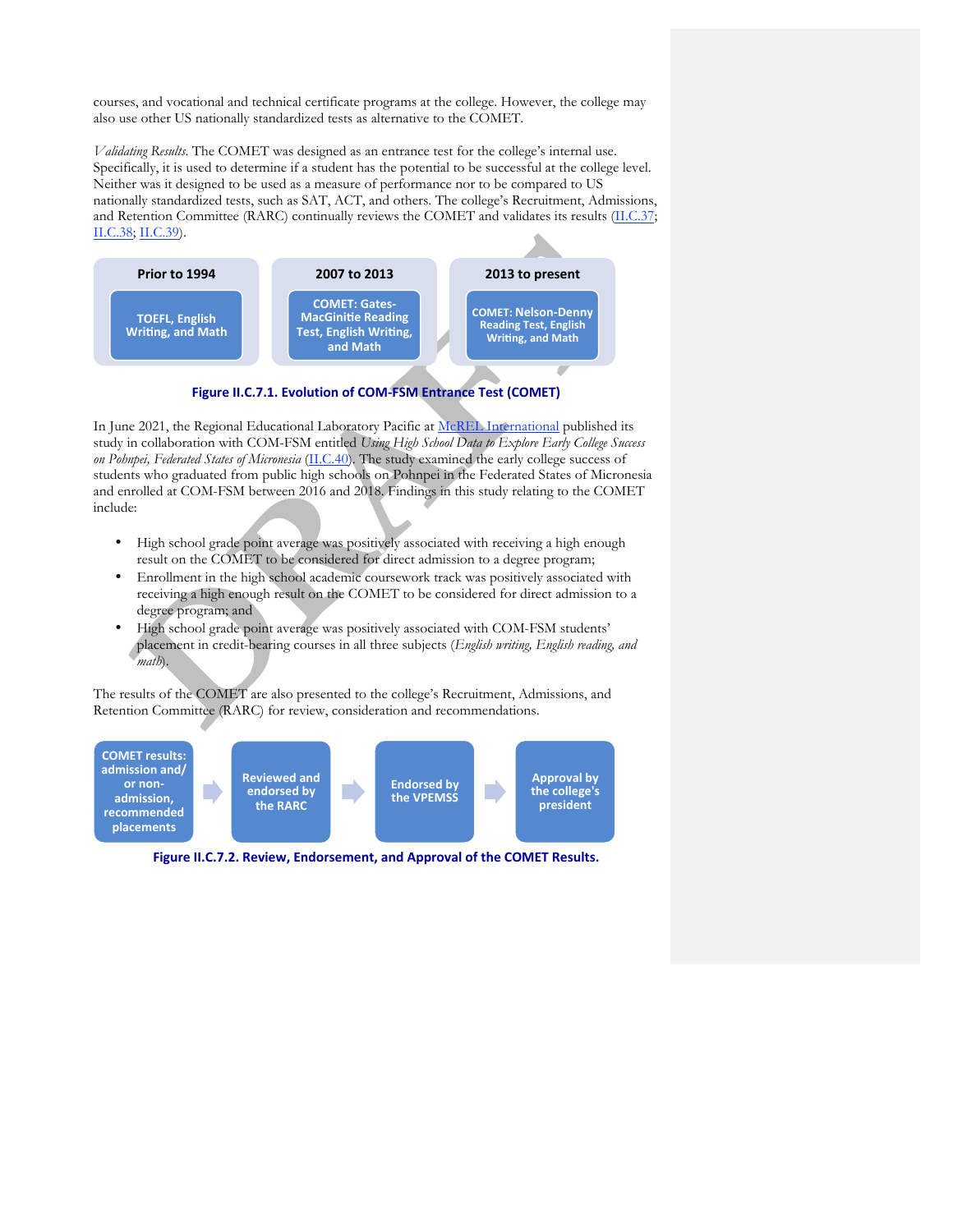As cited in II.C.6, OARR collaborates with the Recruitment, Admissions and Retention Committee (RARC) to ensure that these admission policies and procedures, which include the COMET entrance criteria policy, are continually reviewed in accordance with BP 2001 and BP 2200 (II.C.34).

## **Analysis and Evaluation**

The college regularly evaluates its admissions policies. Through the Recruitment, Admission and Retention Committee (RARC), the college continually review the COMET's reliability and validates the results.

The college believes that it meets this Standard.

*8. The institution maintains student records permanently, securely, and confidentially, with provision for secure* backup of all files, regardless of the form in which those files are maintained. The institution publishes and *follows established policies for release of student records.*

# **Evidence of Meeting the Standard**

*Maintaining Student Records*. The college abides to the provisions of the Family Educational Rights and Privacy Act (FERPA) of 1974. The FERPA information is published in the college's *General Catalog* (II.C.41, p.128), and other publications, such as, the *Student Handbook, Student Guides* including application for admission. The college has adopted BP 4800 which outlines the guidelines from maintaining security and confidentiality to access and disclosure of student education records (II.C.42).

*Secure Backup of Files.* All student permanent education records are centrally stored in the Office of Admissions, Records and Retention (OARR) at the college's National Campus in Palikir, Pohnpei, Federated States of Micronesia. Student education records are securely shelved in locking file cabinets (II.C.43) located in an office section accessible and restricted only to the registrar and the record specialist.

*Policies for Release of Student Records*. In 2008, the college implemented the use of its central web-based student information system (SIS), production database with portals for students and faculty members. Access to this SIS production database is extended only to administrators, administrative and support services staff who have legitimate educational interest in student education records. The SIS production database is secured at both front and back end. On the front end, an approved user must login with a username and password in order to access the SIS production database. Each login is tracked as to who, where, and when the login occurs. On the back end, the SIS is backed up by a root-access-only server that is physically located in a different building from the main SIS server. The Director of Information Technology and the system administrator receive daily notification regarding the backup.

Students are given password-protected electronic access to their myShark portals where they can register online and view their class schedules, unofficial transcripts, degree progress report, financial records, and others. Likewise, faculty members have password-protected electronic access to their myShark portals where they can view their class lists and academic records of their advisees, submit their mid-term and final grades, and others.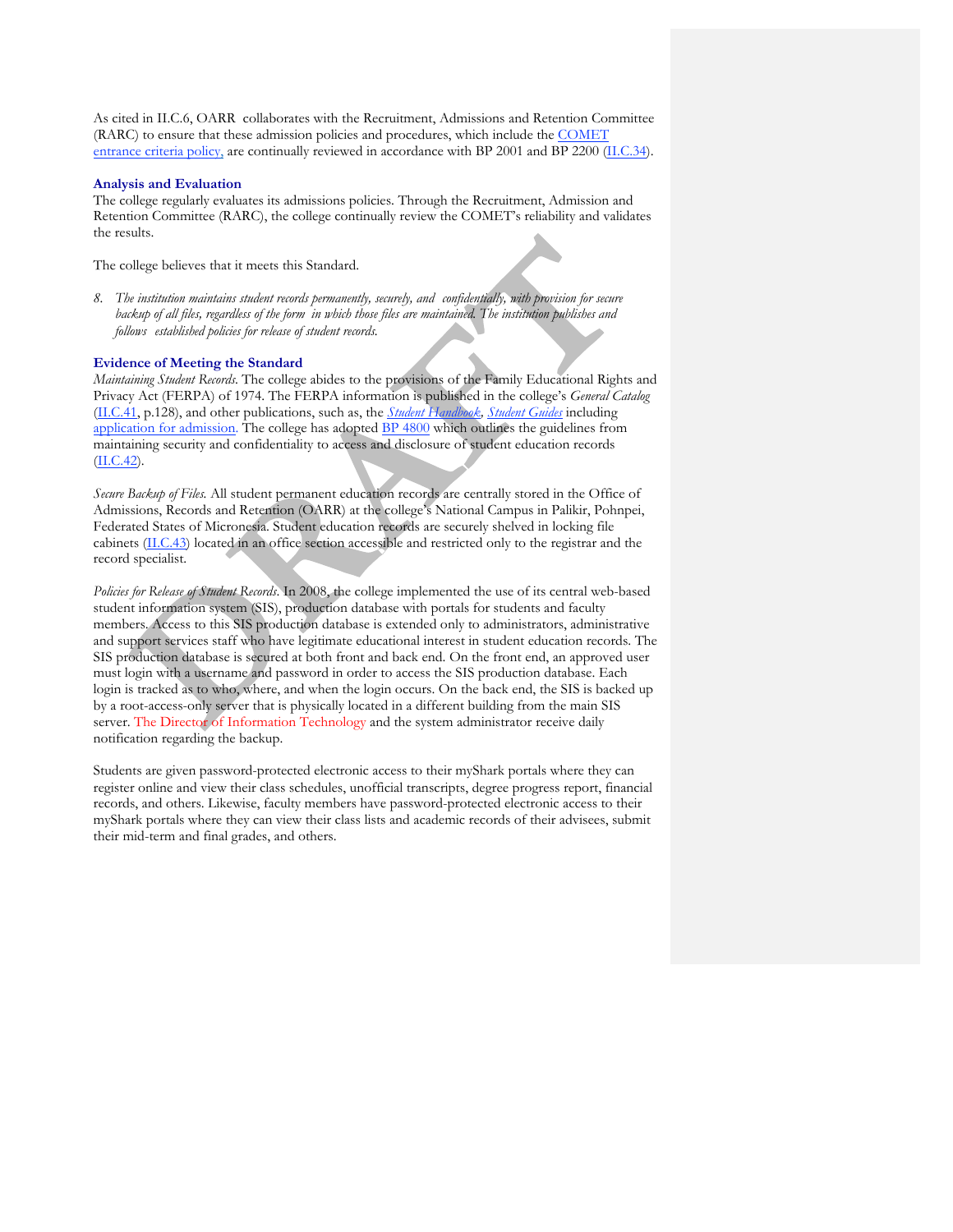#### **Analysis and Evaluation**

The college continues to demonstrate compliance with FERPA, including policies and practices it adopted to ensure that student records are maintained permanently, securely, and confidentially. Backup of files is maintained regardless of whether those files are paper or electronic. Board policies, administrative procedures, and information on the college's website, all reinforce the established policies for release of student records. There have been no recorded breeches either on these policies or practices.

\_\_\_\_\_\_\_\_\_\_\_\_\_\_\_\_\_\_\_\_\_\_\_\_\_\_\_\_\_\_\_\_\_\_\_\_\_\_\_\_\_\_\_\_\_\_\_\_\_\_\_\_\_\_\_\_\_\_\_\_\_\_\_\_\_\_\_\_\_\_\_\_\_\_\_

The college believes it meets this Standard.

#### **Conclusions on Standard II.C. Student Support Services**

The college provides a wide variety of student support services, including co- and extra-curricular, intramural and recreational sports activities that are accessible by students, support student learning and are aligned with its mission. The college has a well-established process for evaluation the effectiveness of its student support services. The college also uses results of these assessments to guide enhancement and improvement of its student support programs and services, and inform annual budget development. The college continues to provide students appropriate assistance to ensure clear pathways to complete their degrees and certificates.

The college has established admission policies and procedures, and instrument for admitting students consistent of its mission, and are continually reviewed by relevant governance committee. Finally, the college continues to maintain the integrity, accuracy, and accessibility of student educational records.

# **Improvement Plan(s)**

None

## **Evidence Table**

| II.C.[number] | <i>citation</i>                                                                                 |
|---------------|-------------------------------------------------------------------------------------------------|
| II.C.1        | COM-FSM BP 1110-Assessment (2019, March, 21).                                                   |
|               | https://www.dropbox.com/s/39id3kyonfsbtam/II.C.1.%20COM-FSM%20BP%20No.%201110-                  |
|               | $Assessment.pdf$ $Pdl=0$                                                                        |
| ILC.2         | COM-FSM Integrated Educational Master Plan, 2018-2023. Planning at COM-FSM, pp.5-6 (2018, July, |
|               | 23). https://www.dropbox.com/s/t44by5tnpnhg5rs/II.C.2.%20COM-                                   |
|               | FSM%20Integrated%20Educational%20Master%20Plan%2C%202018-                                       |
|               | 2023.%20Planning%20at%20COM-FSM%2C%20pp.5-6%20.pdf?dl=0                                         |
| ILC.3         | COM-FSM Program Assessment and Program Review Manual. Administrative Unit Program Review,       |
|               | pp.22-31 (2017, December, 31). https://www.dropbox.com/s/gzcuwz14d5ebo01/II.C.3.%20COM-         |
|               | FSM%20Program%20Assessment%20and%20Program%20Review%20Manual.%20Administrative%2                |
|               | $0$ Unit%20Program%20Review%2C%20pp.22-31.pdf?dl=0                                              |
| ILC.4         | Counseling Services. 2015-2018 Administrative Unit Program Review (2018, May, 9).               |
|               | https://www.dropbox.com/s/gqxbz1jeoxgl3rl/II.C.4.%20Counseling%20Services.%202015-              |
|               | 2018%20Administrative%20Unit%20Program%20Review.pdf?dl=0                                        |
| ILC.5         | Office of Admissions, Record and Retention (OARR). 2016-2020 Administrative Unit Program Review |
|               | $(2021, \text{May}, 24).$                                                                       |
|               | https://www.dropbox.com/s/aezhvc7wam6smd1/II.C.5.%20Office%20of%20Admissions%2C%20R             |
|               | ecords%20and%20Retention%20%28OARR%29.%202016-                                                  |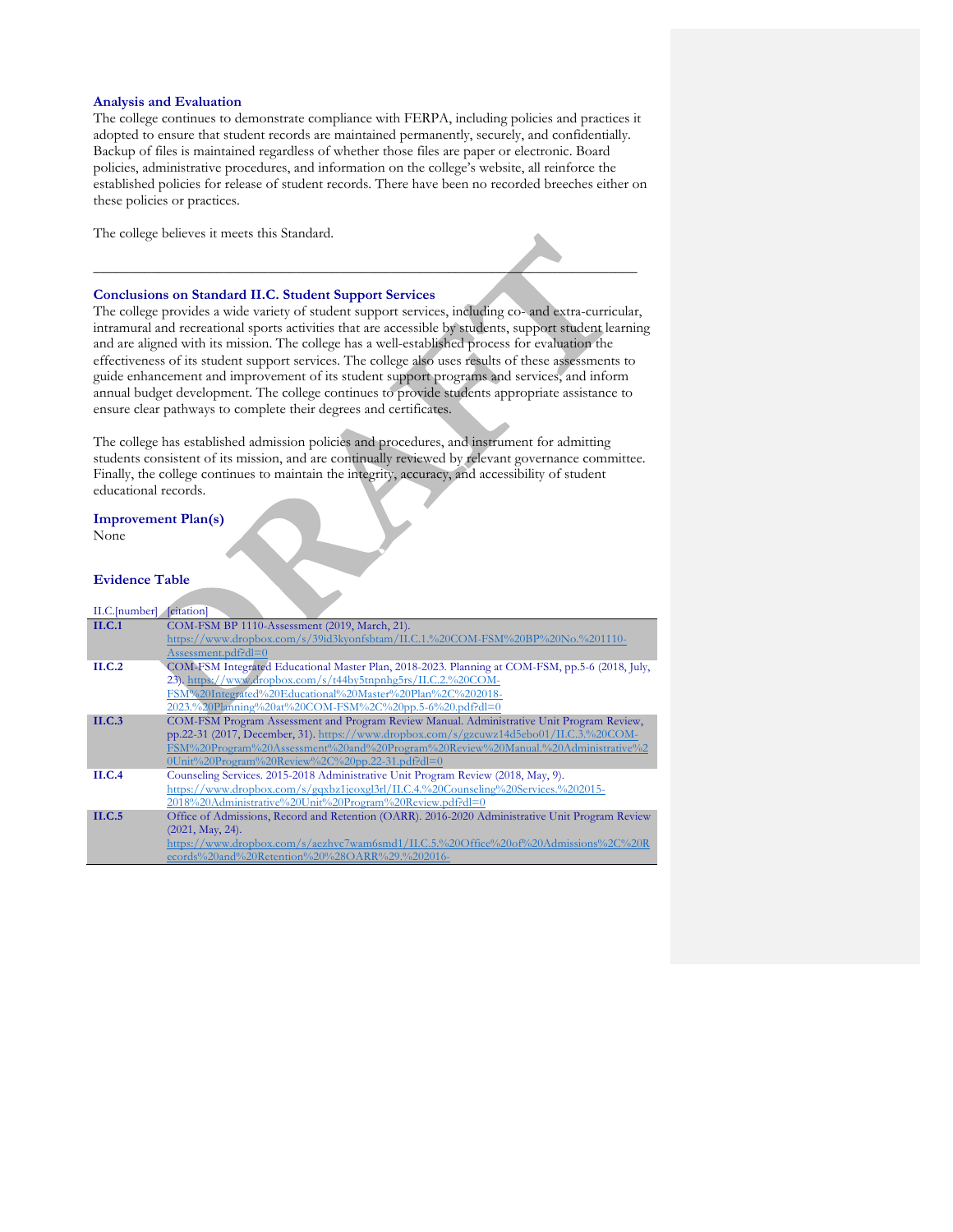|                | 2020%20Administrative%20Unit%20Program%20Review.pdf?dl=0                                                                                             |
|----------------|------------------------------------------------------------------------------------------------------------------------------------------------------|
| II.C.6         | Office of the Vice President for Enrollment Management & Student Services. 2015-2019                                                                 |
|                | Administrative Unit Program Review (2021, May, 12).                                                                                                  |
|                | https://www.dropbox.com/s/fieml8vqt87drhw/II.C.6.%20Office%20of%20the%20Vice%20Presiden                                                              |
|                | t%20for%20Enrollment%20Management%20%26%20Student%20Services%20%28VPEMSS%29.%2                                                                       |
|                | 02015-2019%20Administrative%20Unit%20Program%20Review.pdf?dl=0                                                                                       |
| II.C.7         | COM-FSM Survey Data Reports. https://www.dropbox.com/s/cjm7h9i5hts6900/II.C.7.%20COM-                                                                |
|                | FSM.%20Survey%20Data%20Reports.pdf?dl=0                                                                                                              |
| <b>II.C.8</b>  | Community College Survey of Student Engagement (CCSSE). College of Micronesia-FSM, 2018 Key                                                          |
|                | Findings.                                                                                                                                            |
|                | https://www.dropbox.com/s/quxxqqspnke2e9s/II.C.8.%20Community%20College%20Survey%20of                                                                |
|                | %20Student%20Engagement%20%28CCSSE%29.%20College%20of%20Micronesia-                                                                                  |
|                | FSM%2C%202018%20Key%20Findings.pdf?dl=0                                                                                                              |
| II.C.9         | Community College Survey of Student Engagement (CCSSE). College of Micronesia-FSM, 2020                                                              |
|                | Executive Summary of Results. https://www.dropbox.com/s/07m8zzude13q7yk/II.C.9.%20COM-                                                               |
|                | FSM.%20Community%20College%20Survey%20of%20Student%20Engagement%20%28CCSSE%29                                                                        |
|                |                                                                                                                                                      |
| <b>II.C.10</b> | %2C%202020%20Executive%20Summary%20of%20Results.pdf?dl=0                                                                                             |
|                | Student Support Services at the College of Micronesia-FSM.<br>https://www.dropbox.com/s/3c0nppuh1kngnh2/II.C.10.%20Student%20Support%20Services%20at |
|                |                                                                                                                                                      |
|                | %20the%20College%20of%20Micronesia-FSM.pdf?dl=0                                                                                                      |
| <b>II.C.11</b> | Enrollment Management & Student Services. Virtual Offices.                                                                                           |
|                | https://www.dropbox.com/s/1rrchr60cchecs7/II.C.11.%20Enrollment%20Management%20%26%2                                                                 |
|                | 0Student%20Services.%20Virtual%20Offices.pdf?dl=0                                                                                                    |
| II.C.12        | Virtual Orientation. Student Self-Orientation.                                                                                                       |
|                | https://www.dropbox.com/s/t1ctana21msba75/II.C.12.%20Student%20Orientation.pdf?dl=0                                                                  |
| <b>II.C.13</b> | Enrollment Management & Student Services. Tutorial Videos and Tutorial Slides.                                                                       |
|                | https://www.dropbox.com/s/yzezkhrjp891hyz/II.C.13.%20Tutorial%20Video%20and%20Tutorial%                                                              |
|                | $20\text{Slides.pdf}$ $\text{Pdl}=0$                                                                                                                 |
| II.C.14        | Counseling Services. Virtual Career Fair (2020, December, 17).                                                                                       |
|                | https://www.dropbox.com/s/yzezkhrjp891hyz/II.C.13.%20Tutorial%20Video%20and%20Tutorial%                                                              |
|                | $20S$ lides.pdf?dl= $0$                                                                                                                              |
| II.C.15        | Webcast: Moderna Vaccine by Dr. Rally Jim, Medical Advisor, Pohnpei Taskforce (2021, February, 9).                                                   |
|                | https://www.dropbox.com/s/xmvrsogkxuvst27/II.C.15.%20Health%20and%20Wellness.%20Webcas                                                               |
|                | t%20on%20Moderna%20Vaccine%20by%20Dr.%20Rally%20Jim%2C%20Medical%20Advisor%2C%                                                                       |
|                | 20Pohnpei%20State%20Task%20Force.pdf?dl=0                                                                                                            |
| <b>II.C.16</b> | COM-FSM Health Program & EMSS Health Services. Diabetes Day, Mini-Movie (2021, February, 8).                                                         |
|                | https://www.dropbox.com/s/ciaklcyjfrk6qsa/II.C.16.%20Health%20and%20Wellness.%20Diabetes                                                             |
|                | %20Day%20%28Mini-Movie%29.pdf?dl=0                                                                                                                   |
| II.C.17        | Information Technology Office (ITO). Updates-Helpdesk. Reports to the COM-FSM Board of                                                               |
|                | Regents (2020, December, 3).                                                                                                                         |
|                | https://www.dropbox.com/s/qggi5dz100jlzxm/II.C.17.%20Information%20Technology%20Office%                                                              |
|                | 20%28ITO%29.%20Updates-                                                                                                                              |
|                | Helpdesk.%20Reports%20to%20the%20Board%20of%20Regents%2C%20December%203%2C%202                                                                       |
|                | 020%2C%20Meeting.pdf?dl=0                                                                                                                            |
| <b>II.C.18</b> | Information Technology Office (ITO). Helpdesks. Reports to the COM-FSM Board of Regents (2021,                                                       |
|                | April, $6$ ).                                                                                                                                        |
|                | https://www.dropbox.com/s/83duj7ld2fs22s8/II.C.18.%20Information%20Technology%20Office%                                                              |
|                | 20%28ITO%29.%20Helpdesk.%20Reports%20to%20the%20Board%20of%20Regents%2C%20April                                                                      |
|                | %206%2C%202021%2C%20Meeting.pdf?dl=0                                                                                                                 |
| <b>II.C.19</b> | Enrollment Management & Student Services (EMSS). Operational and Learning Support Outcomes,                                                          |
|                | 2016-2021.                                                                                                                                           |
|                | https://www.dropbox.com/s/a9zjur968xjrd7t/II.C.19.%20Enrollment%20Management%20%26%20                                                                |
|                | Student%20Services.%20%20Operational%20and%20Learning%20Support%20Outcomes%2C%2020                                                                   |
|                | 16-2021.pdf?dl=0                                                                                                                                     |
| II.C.20        | VPEMSS. 2019-2020 Annual Assessment Report.                                                                                                          |
|                | https://www.dropbox.com/s/ruinqccpwk5jrtn/II.C.20.%20Office%20of%20the%20Vice%20Preside                                                              |
|                | nt%20for%20Enrollment%20Management%20%26%20Student%20Services%20%28VPEMSS%29.%                                                                       |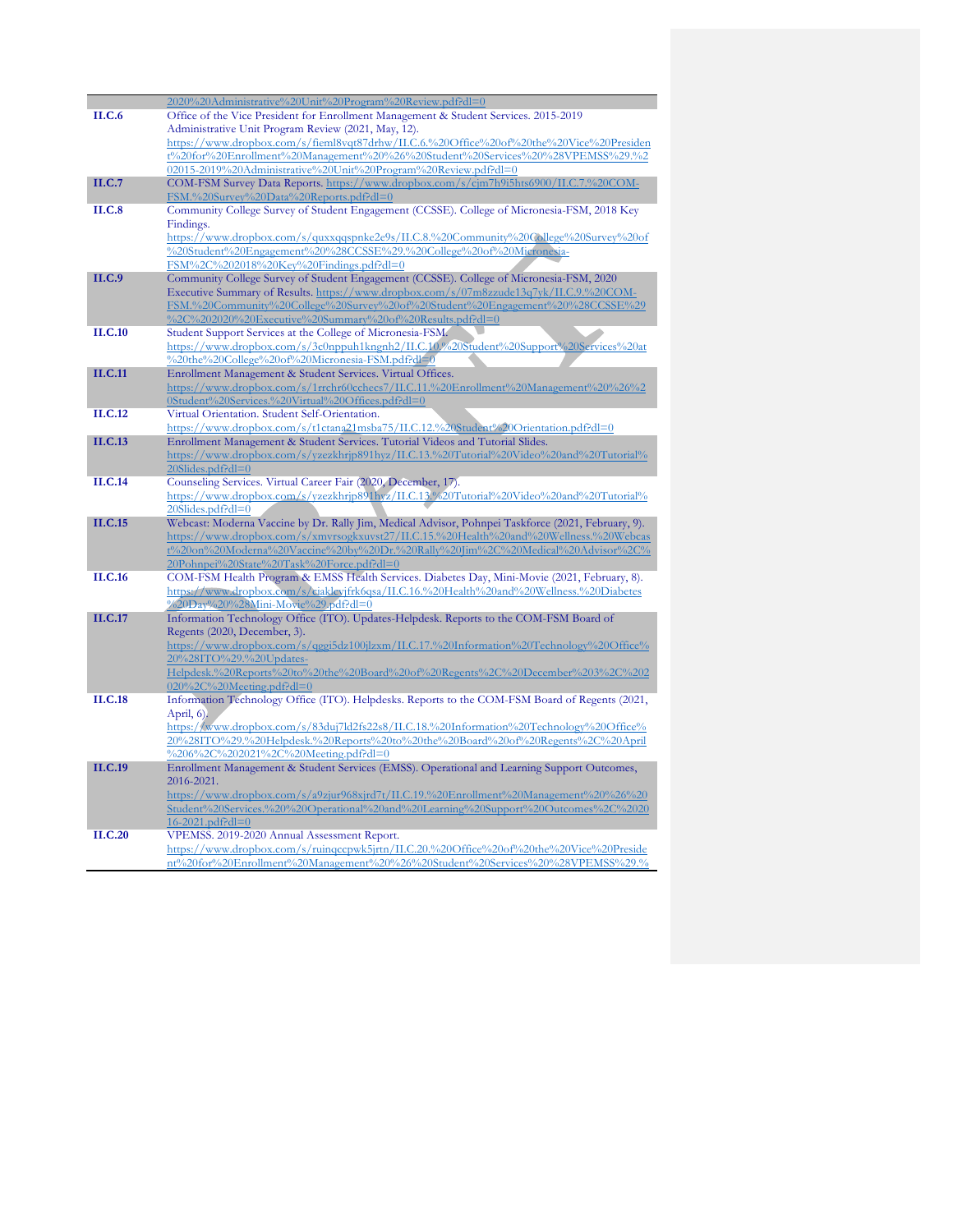|                | 202019-2020%20Annual%20Assessment%20Report.pdf?dl=0                                                               |
|----------------|-------------------------------------------------------------------------------------------------------------------|
| II.C.21        | Enrollment Management & Student Services (EMSS). How Assessments Inform Annual Budget                             |
|                | Development.                                                                                                      |
|                | https://www.dropbox.com/s/htkcecteqgr7bpz/II.C.21.%20How%20Assessments%20Inform%20Bu                              |
|                | dget%20Development.pdf?dl=0                                                                                       |
| II.C.22        | COM-FSM Website. Manual and Handbook Webpage.                                                                     |
|                | https://www.dropbox.com/s/yn4iu95obezg1to/II.C.22.%20COM-                                                         |
|                | FSM%20Manuals%20and%20Handbooks.pdf?dl=0                                                                          |
| II.C.23        | COM-FSM Website. Board Policies Including Administrative Procedures.                                              |
|                | https://www.dropbox.com/s/wwir2d0grim3qdw/II.C.23.%20COM-                                                         |
|                | FSM%20Board%20Policies%20Including%20Administrative%20Procedures.pdf?dl=0                                         |
| II.C.24        | COM-FSM Website. Office of Admissions, Records & Retention (OARR) Webpage.                                        |
|                | https://www.dropbox.com/s/1foj2au2g32cf98/II.C.24.%20COM-                                                         |
|                | FSM%20Website.%20Office%20of%20Admissions%2C%20Records%20and%20Retention%27s%20                                   |
| II.C.25        | %28OARR%29%20Webpage.pdf?dl=0                                                                                     |
|                | COM-FSM Website. Financial Aid Office (FAO) Webpage.<br>https://www.dropbox.com/s/8ussl7eace338ap/II.C.25.%20COM- |
|                | FSM%20Website.%20Financial%20Aid%20Office%20%28FAO%29%20Webpage.pdf?dl=0                                          |
| II.C.26        | COM-FSM Interim President's Update to the College Community (2021, July, 21).                                     |
|                | https://www.dropbox.com/s/ko61s3cu3sbr9eo/II.C.26.%20Update%20from%20the%20Interim%20                             |
|                | President%2C%20July%2021%2C%202021.pdf?dl=0                                                                       |
| II.C.27        | Health Services. Frequency Counts of Visits to the College's Clinics or Dispensaries, AY 2017 to 2020.            |
|                | https://www.dropbox.com/s/14bnzx727ptc2q4/II.C.27.%20Health%20Services.%20Frequency%20C                           |
|                | ounts%20of%20Visits%20to%20the%20College%27s%20Clinics%20or%20Dispensaries%2C%20AY                                |
|                | %202017-2018%20to%20AY%202019-2020.pdf?dl=0                                                                       |
| II.C.28        | Counseling & Tutoring Services. Frequency Counts of Visits to the College's Counseling & Tutoring                 |
|                | Services, AY 2017-2020.                                                                                           |
|                | https://www.dropbox.com/s/ozb96w3wm4d799u/II.C.28.%20Frequency%20Count%20of%20Visits                              |
|                | %20to%20the%20College%27s%20Counseling%20%26%20Tutoring%20Services%2C%20AY%2020                                   |
|                | 17-2018%20to%20AY%202019-2020.pdf?dl=0                                                                            |
| II.C.29        | Enrollment Management & Student Services. Co- and Extra-Curricular Activities, AY 2016-2021.                      |
|                | https://www.dropbox.com/s/tqb3x9939yk0rpl/II.C.29.%20List%20of%20Co-%20and%20Extra-                               |
|                | Curricular%20Activities%2C%202016-2021.pdf?dl=0                                                                   |
| II.C.30        | Fall 2021 Faculty Workshop.                                                                                       |
|                | https://www.dropbox.com/s/3wu7ro75gu7s75d/II.C.30.%20Faculty%20Workshop.%20%20Fall%20                             |
|                | 2021%20Semester.pdf?dl=0                                                                                          |
| <b>II.C.31</b> | College of Micronesia-FSM (COM-FSM). General Catalog, 2020-2021.                                                  |
|                | https://www.dropbox.com/s/4e29r2r8qwl7uf6/II.C.31.%20College%20of%20Micronesia-                                   |
| II.C.32        | FSM%20%28COM-FSM%29.%20General%20Catalog%2C%202020-2021.pdf?dl=0<br>COM-FSM Faculty Handbook.                     |
|                | https://www.dropbox.com/s/a4svt9gxo4bs8m1/II.C.32.%20College%20of%20Micronesia-                                   |
|                | FSM.%20Faculty%20Handbook.pdf?dl=0                                                                                |
| II.C.33        | COM-FSM Advisement Handbook.                                                                                      |
|                | https://www.dropbox.com/s/ake7hztb1h7r88b/II.C.33.%20College%20of%20Micronesia-                                   |
|                | FSM.%20Advisement%20Handbook.pdf?dl=0                                                                             |
| II.C.34        | COM-FSM Website. Board Policies & Administrative Procedures. Chapter 4-Student Services.                          |
|                | https://www.dropbox.com/s/p5gxn86ylwfq59g/II.C.34.%20COM-                                                         |
|                | FSM%20Board%20Policies%20and%20Administrative%20Procedures.%20Chapter%204-                                        |
|                | Student%20Services.pdf?dl=0                                                                                       |
| II.C.35        | Recruitment, Admission and Retention Committee (RARC). Review and Endorsement of Relevant                         |
|                | <b>Board Policies.</b>                                                                                            |
|                | https://www.dropbox.com/s/xm62xqvzl9om30n/II.C.35.%20Recruitment%2C%20Admissions%20a                              |
|                | nd%20Retention%20Committee%20%28RARC%29.%20Review%20and%3Aor%20Endorsement%2                                      |
|                | 0of%20Relevant%20Board%20Policies.pdf?dl=0                                                                        |
| II.C.36        | COM-FSM Entrance Test (COMET). Overview.                                                                          |
|                | https://www.dropbox.com/s/dsxt2yb1jpkngnc/II.C.36.%20COM-                                                         |
|                | FSM%20Entrance%20Test%20%28COMET%29.%20Overview.pdf?dl=0                                                          |